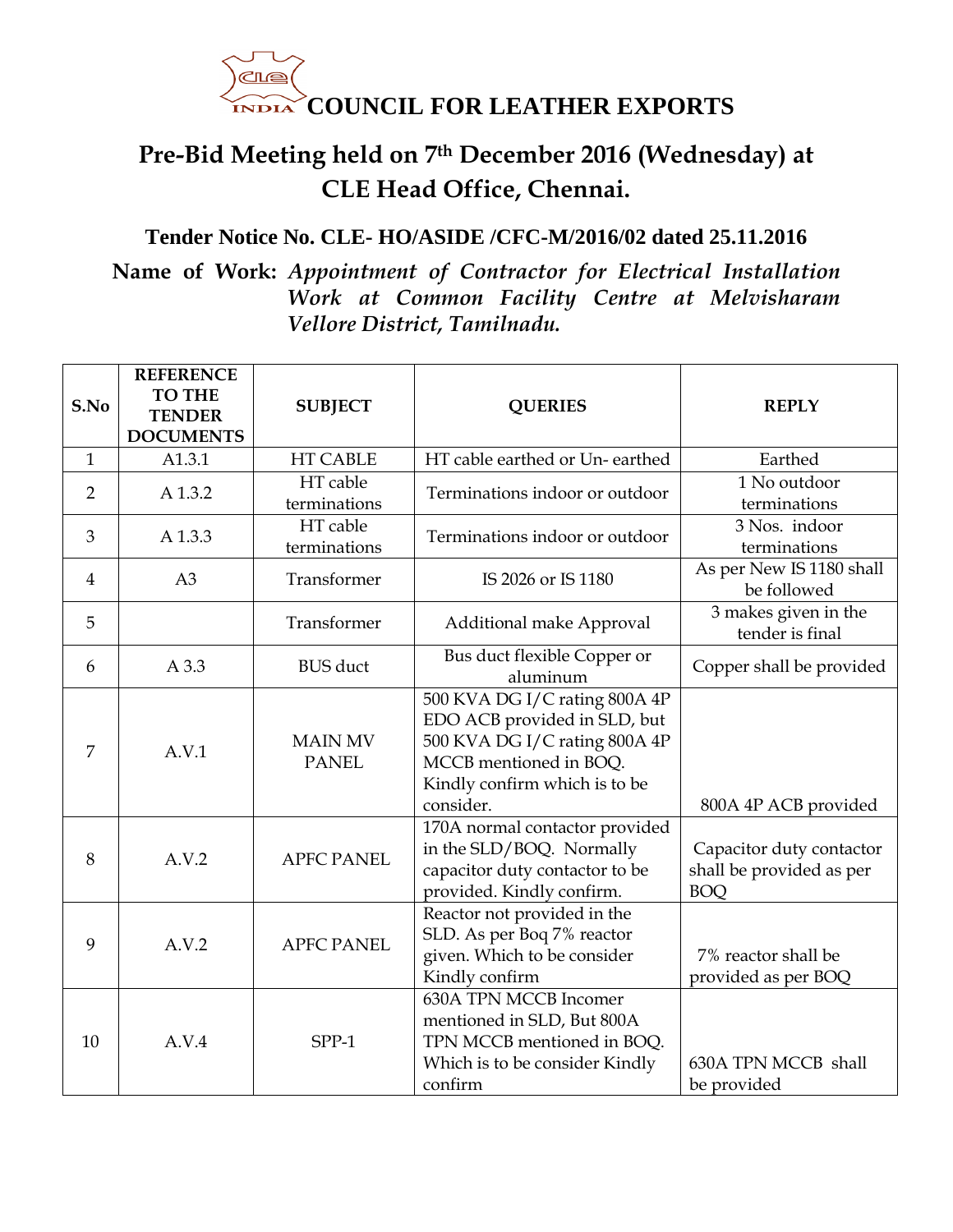| 11 | A.V.7             | SPP-4                                                                                    | OUTGOING: 1 No 125 A TPN<br>MCCB $& 4$ Nos 63 A TPN<br>MCCB as per SLD, But 5 Nos 63<br>A TPN MCCB mentioned in<br>BOQ. Which is to be consider<br>kindly confirm.        | 5 Nos. outgoings shall be<br>provided as per BOQ                                                         |
|----|-------------------|------------------------------------------------------------------------------------------|---------------------------------------------------------------------------------------------------------------------------------------------------------------------------|----------------------------------------------------------------------------------------------------------|
| 12 |                   | LT panel                                                                                 | BOQ and Drawing Bus bar sizes<br>are not matching                                                                                                                         | 0.7A per SQmm shall be<br>considered                                                                     |
| 13 | A.X 1.1 & 1.2     | DG set                                                                                   | DG sets in GTP and BOQ are not<br>matching                                                                                                                                | 500 kVA and 250 kVA<br>DG sets shall be provided<br>as per BOQ                                           |
| 14 | B.VI.1            | 10KVA UPS                                                                                | 10KVA UPS 3Phase in / 3Phase<br>out is not available with some of<br>the approved makes - Kindly<br>clarify if we can also use 3Phase<br>in $/1$ Ph out or 1Ph in $/1$ Ph | Shall be provided 3phse<br>in $/3$ phase out                                                             |
| 15 | B.VI.2            | <b>5 KVA INVERTER</b>                                                                    | Input supply of 415 V 3 Phase<br>and output of 230 V 3 Phase<br>mentioned in BOQ. whether<br>output 3 Phase or 1 phase<br>Kindly confirm.                                 | Single phase in / single<br>phase out shall be<br>provided                                               |
| 16 | B.IV.             | <b>LIGHTINING</b><br><b>ARRESTORS</b>                                                    | Kindly give the additional make<br>approval and cable                                                                                                                     | 3 makes given in the<br>tender is final. Cables<br>recommended for LA<br>shall be provided               |
| 17 |                   | Sub stations                                                                             | As per New Rules area required<br>for 17mx 10m                                                                                                                            | 17m x10m is required for<br>Chengalpet MRT. Area<br>given in Drawing meets<br>requirement of other area. |
| 18 |                   | FRB cabin                                                                                | Size Required                                                                                                                                                             | $5(L) \times 4(W) \times 6.5$ (h) feet                                                                   |
| 19 |                   | EB merting box                                                                           | Metering BOX supply<br>consumers                                                                                                                                          | Metering box to be<br>provided by TNEB                                                                   |
|    | Approved<br>makes |                                                                                          |                                                                                                                                                                           |                                                                                                          |
|    |                   | HT panel                                                                                 | Request to provide make                                                                                                                                                   | System control/<br>megawin/ Excel power                                                                  |
|    |                   | Telephone works                                                                          | Request to provide make                                                                                                                                                   | Mollex/Legrand/Beldon                                                                                    |
|    |                   | Net works                                                                                | Request to provide make                                                                                                                                                   | Mollex/Legrand/Beldon                                                                                    |
|    |                   | <b>CCTV</b>                                                                              | Request to provide make                                                                                                                                                   | Hikivision/sony/<br>sumsung                                                                              |
|    |                   |                                                                                          | Lighting                                                                                                                                                                  |                                                                                                          |
|    |                   | Bajaj fittings cat<br>No. (Other<br>equivalent<br>approved fittings<br>can also be used) |                                                                                                                                                                           |                                                                                                          |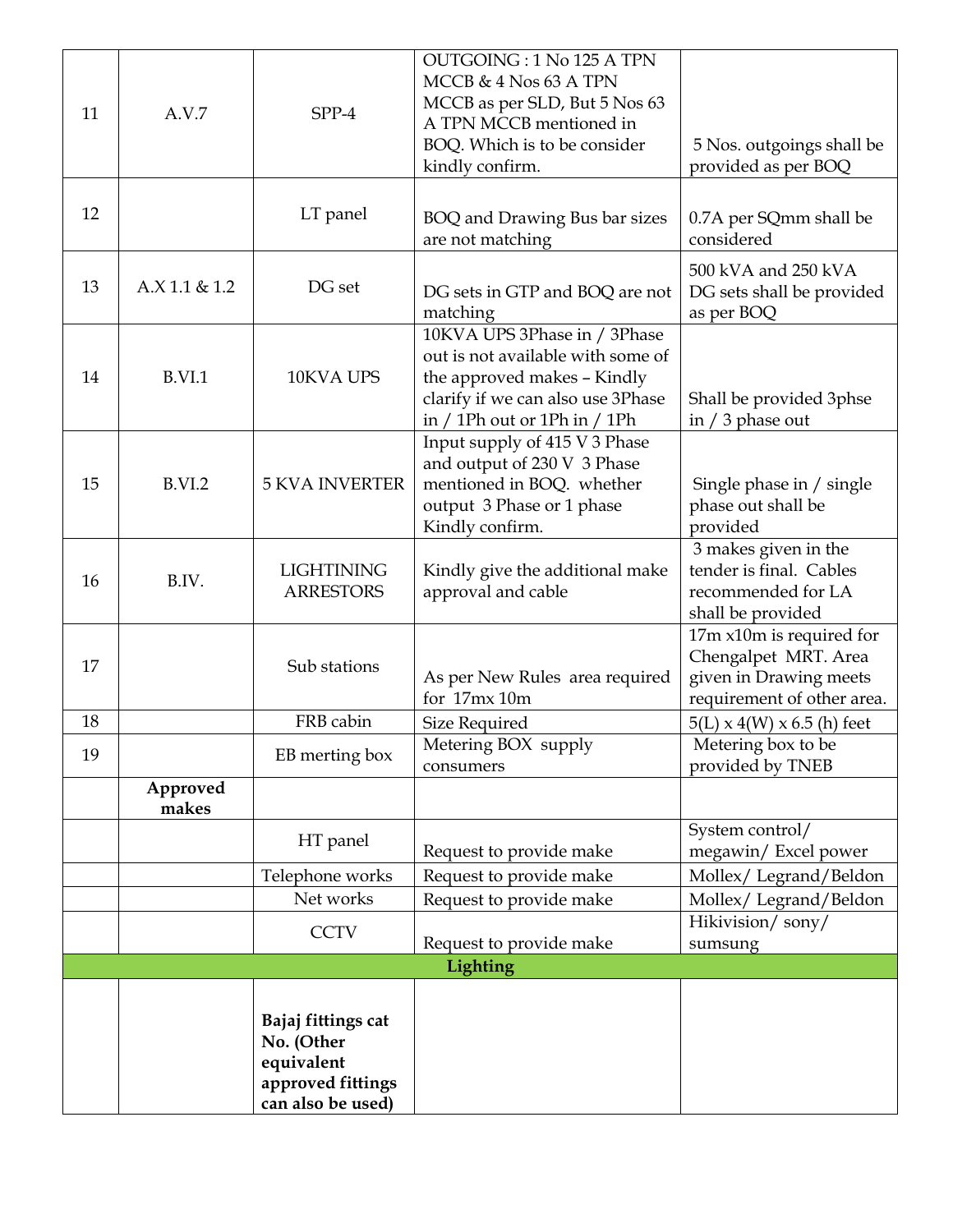| Conventional |                             |  |
|--------------|-----------------------------|--|
| A.X.1        | BTHBX 654                   |  |
| A.X.2        | <b>BTIR 128</b>             |  |
| A.X.3        | <b>BTI 228 PC</b>           |  |
|              | <b>BMR 218 CFL</b>          |  |
| A.X.4        | <b>WEBS</b>                 |  |
|              | BMR 118 CFL                 |  |
| A.X.5        | <b>WEBS</b>                 |  |
|              | <b>BMLA 01 236 CFL</b>      |  |
| A.X.6        | WEB2                        |  |
|              | <b>BJMSD T 03 250</b>       |  |
| A.X.7        | MH IP65 WOB                 |  |
|              | <b>BJMSD T 03 250</b>       |  |
| A.X.8        | MH IP65 WOB                 |  |
| A.X.9        | BJMSD T 0370<br>MH IP65 WOB |  |
|              |                             |  |
| <b>LED</b>   | <b>BGHB 150W LED</b>        |  |
| A.X.1        | <b>GIV</b>                  |  |
|              | <b>BLTRU 40W WH</b>         |  |
| A.X.2        | VIVA I                      |  |
| A.X.3        | BI PC 40W LED               |  |
|              | <b>BZRSQL 36W GZ1</b>       |  |
| A.X.4        | <b>WH</b>                   |  |
| A.X.5        | <b>BZSLH 18W WH</b>         |  |
| A.X.6        | <b>BZSLH 24W WH</b>         |  |
| A.X.7        | <b>BLRB 18W CWc</b>         |  |
| A.X.8        | <b>BLRB 9W CWc</b>          |  |
| A.X.9        | BRTFG 90W LED               |  |
|              | BRTFG 2x90W                 |  |
| A.X.10       | <b>LED</b>                  |  |
| A.X.11       | BRTFG 90W LED               |  |
|              |                             |  |

The following issues and clarification were also addressed to the bidders based on the queries raised by the representatives.

1. 75% of Running Account Bills (RA Bills) will be paid within 5 working days on receipt of Original RA Bills approved by the PMC-ILIFO and balance 25% payment will be released subject to scrutiny by Technical Agency-CLRI. 25% balance will be released within 15 days from the date of 75% payment made by CLE.